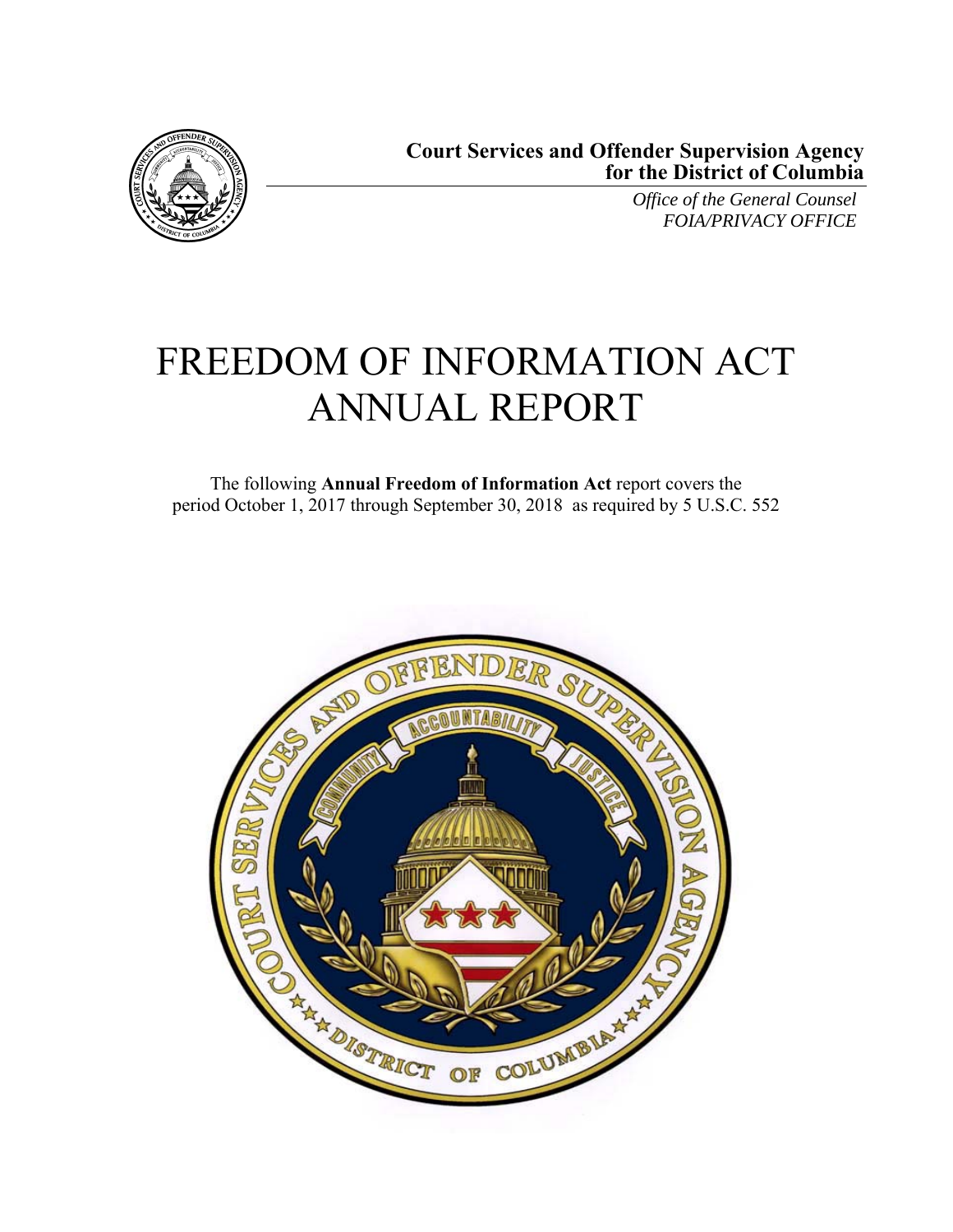#### **BASIC INFORMATION REGARDING REPORT**

#### **1. Provide name, title, address, and telephone number of person(s) to be contacted with questions about the Report.**

Sheila Stokes General Counsel Chief FOIA Officer Office of General Counsel Court Services and Offender Supervision Agency 800 North Capitol Street, N.W., Suite7200 Washington, D.C. 20002 Tel: (202) 220-5797 Email: sheila.stokes@csosa.gov

#### **2. Provide an electronic link for access to the Report on the agency Website.**

http://www.csosa.gov/about/foia/foia-reports/

#### **3. Provide an electronic link for access to agency FOIA Regulations**

http://www.csosa.gov/statutory-authority-regulations-2/ Title 28, Chapter 8, Part 802

#### **4. Explain how to obtain a copy of the Report in paper form.**

Contact Sheila Stokes at the address, telephone number, or e-mail listed above.

#### **II.MAKING A FOIA REQUEST**

**I.**

#### **1. Provide names, addresses, and telephone numbers of all individual agency components that receive FOIA requests.**

Sheila Stokes General Counsel Office of General Counsel Court Services and Offender Supervision Agency 800 North Capitol Street, N.W., Suite7200 Washington, D.C. 20002 Tel: (202) 220-5797 Email: Sheila.Stokes@csosa.gov

Phillip Lattimore FOIA Public Liaison Officer Office of General Counsel Court Services and Offender Supervision Agency 800 North Capitol Street, N.W., Suite 7203 Washington, D.C. 20002 Tel: (202) 220-5338 Email: Phillip.Lattimore@csosa.gov

Jeanean West Government Information Specialist Office of General Counsel Court Services and Offender Supervision Agency 800 North Capitol Street, N.W., Suite 7219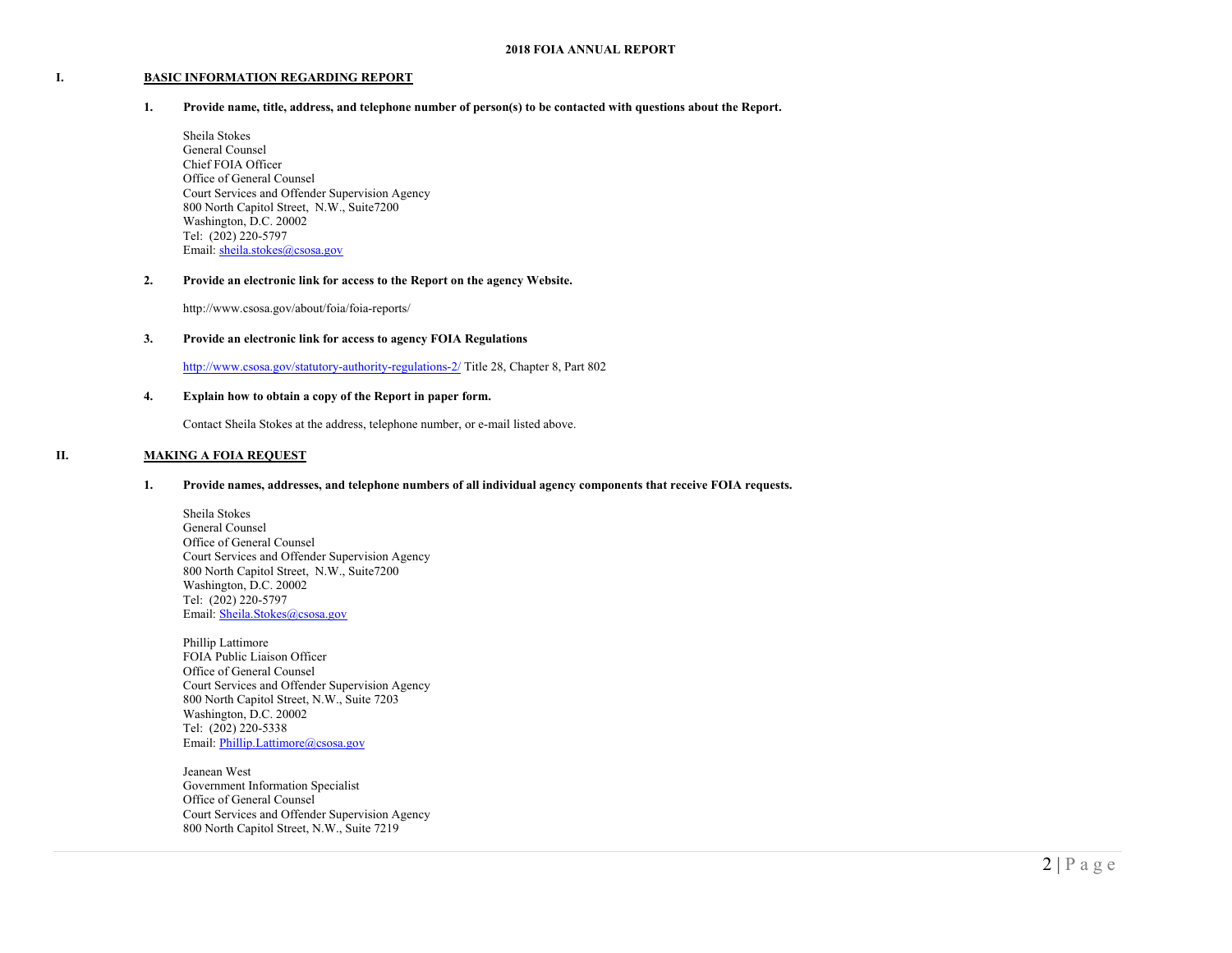Washington, D.C. 20002 Tel: (202) 220-5748 Email: Jeanean.West@csosa.gov

Denicka Keith Government Information Specialist Office of General Counsel Court Services and Offender Supervision Agency 800 North Capitol Street, NW., Suite 7218 Washington, D.C. 20002 Tel: (202) 220-5783 Email: Denicka.Keith@csosa.gov

#### **2. Provide a brief description of why some requests are not granted and an overview of certain general categories of the agency's records to which the FOIA exemptions apply.**

The Court Services and Offender Supervision Agency (CSOSA) is an independent Executive Branch agency that provides supervision of adults on probation, parole, and supervised release in the District of Columbia. As a result, many of the records maintained by CSOSA involve running records, alleged violations reports, and other records concerning law enforcement matters. Under the FOIA, not all records can be released. Congress established certain categories of information that are not required to be released in response to a FOIA request because release would be harmful to a government or private interest. These categories are called "exemptions" from disclosures. The two primary FOIA exemptions utilized by CSOSA, more than the rest of the other exemptions combined, are (b)(6) and (b)(7)(C). FOIA exemption (b)(6) permits withholding of records and information about individuals when disclosure would be a clearly unwarranted invasion of personal privacy and exemption  $(b)/7$ (C) permits withholding of records when an unwarranted invasion of personal privacy could reasonably be expected. CSOSA also protects the identities of confidential informants who provide information to law enforcement investigators as well as details about investigative techniques and procedures used by police. Furthermore, information related to victims are afforded protection.

#### **III.ACRONYMS, DEFINITIONS, AND EXEMPTIONS**

#### **1.Acronym**

| <b>Component Acronyms</b> | <b>Component Name</b>                          |
|---------------------------|------------------------------------------------|
| <b>CSOSA</b>              | Court Services and Offender Supervision Agency |

#### **Definitions of Terms Used in this Report**

- a.**Administrative Appeal** - a request to a federal agency asking that it review at a higher administrative level a FOIA determination made by the agency at the initial request level.
- b.Average Number - the number obtained by dividing the sum of a group of numbers by the quantity of numbers in the group. For example, of 3, 7, and 14, the average number is 8.
- c.**Backlog** - the number of requests or administrative appeals that are pending at an agency at the end of the fiscal year that are beyond the statutory time period for a response.
- d. **Component** - for agencies that process requests on a decentralized basis, a "component" is an entity, also sometimes referred to as an Office, Division, Bureau, Center, or Directorate, within the agency that processes FOIA requests. The FOIA now requires that agencies include in their Annual FOIA Report data for both the agency overall and for each principal component of the agency.
- e. **Consultation** - the procedure whereby the agency responding to a FOIA request first forwards a record to another agency for its review because that other agency has an interest in the document. Once the agency in receipt of the consultation finishes its review of the record, it responds back to the agency that forwarded.
- f.**Exemption 3 Statute** - a federal statute that exempts information from disclosure and which the agency relies on to withhold information under subsection (b)(3) of the FOIA.
- g. **FOIA Request** a FOIA request is generally a request to a federal agency for access to records concerning another person (i.e., a "third-party" request), or concerning an organization, or a particular topic of interest. FOIA requests also include requests made by requesters seeking records concerning themselves (i.e., "first-party" requests) when those requesters are not subject to the Privacy Act, such as non-U.S. citizens. Moreover, because all first-party requesters should be afforded the benefit of both the access provisions of the FOIA as well as those of the Privacy Act, FOIA requests also include any first-party requests where an agency determines that it must search beyond its Privacy Act "systems of records" or where a Privacy Act exemption applies, and the agency looks to FOIA to afford the greatest possible access. All requests which require the agency to utilize the FOIA in responding to the requester are included in this Report. Additionally, a FOIA request includes records referred to the agency for processing and direct response to the requester. It does not, however, include records for which the agency has received a consultation from another agency. (Consultations are reported separately in Section XII of this Report.)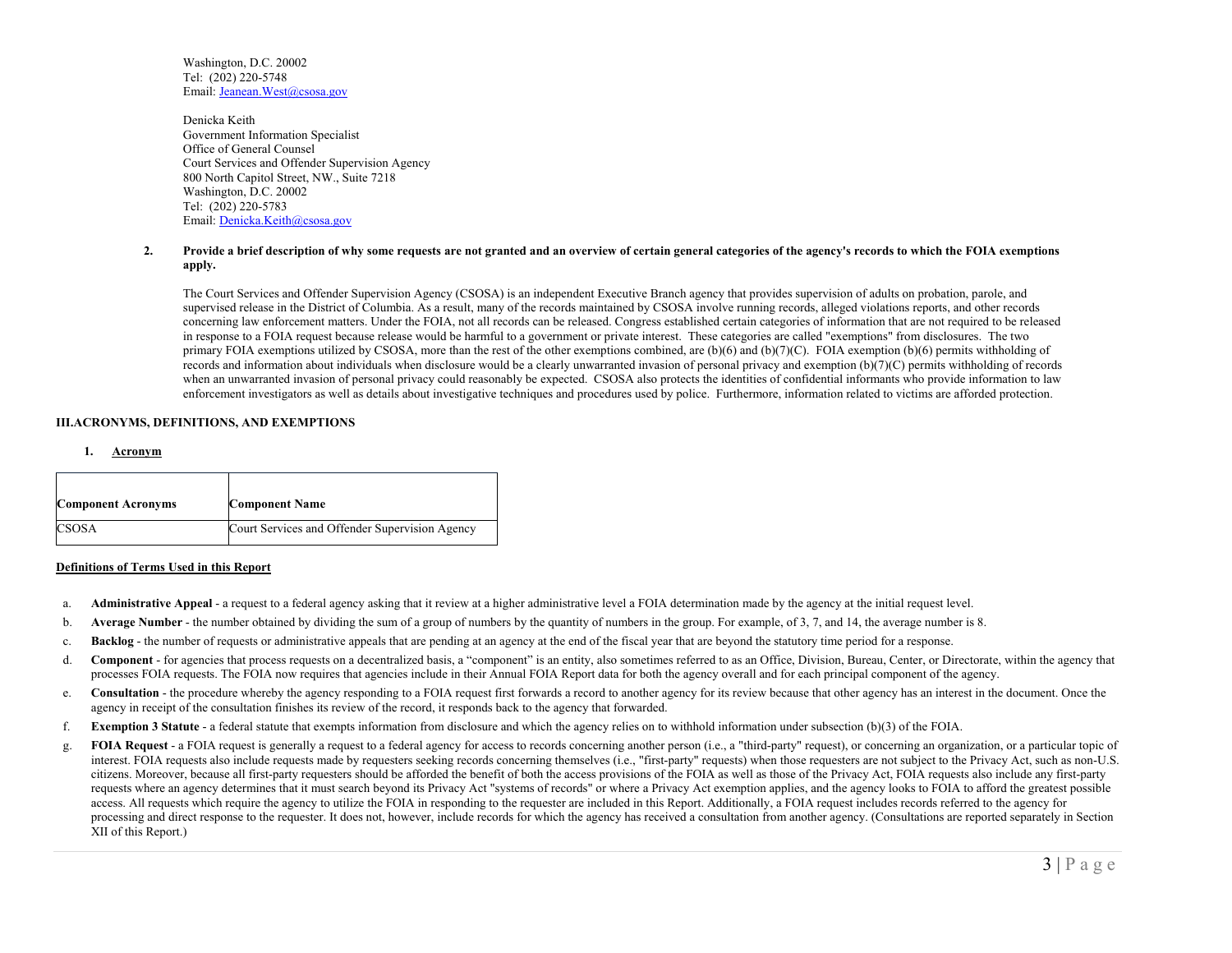- h.**Full Grant** - an agency decision to disclose all records in full in response to a FOIA request.
- i.Full Denial - an agency decision not to release any records in response to a FOIA request because the records are exempt in their entireties under one or more of the FOIA exemptions, or because of a procedural reason, such as when no records could be located.
- j. **Median Number** the middle, not average, number. For example, of 3, 7, and 14, the median number is 7.
- k.Multi-Track Processing - a system in which simple requests requiring relatively minimal review are placed in one processing track and more voluminous and complex requests are placed in one or more other tracks. Requests granted expedited processing are placed in yet another track. Requests in each track are processed on a first in/first out basis.
	- i.**Expedited Processing** - an agency will process a FOIA request on an expedited basis when a requester satisfies the requirements for expedited processing as set forth in the statute and in agency regulations.
	- ii.Simple Request - a FOIA request that an agency using multi-track processing places in its fastest (non-expedited) track based on the low volume and/or simplicity of the records requested.
- iii.**Complex Request** - a FOIA request that an agency using multi- track processing places in a slower track based on the high volume and/or complexity of the records requested.
- l.Partial Grant/Partial Denial - in response to a FOIA request, an agency decision to disclose portions of the records and to withhold other portions that are exempt under the FOIA, or to otherwise deny a portion of the request for a procedural reason.
- m.Pending Request or Pending Administrative Appeal - a request or administrative appeal for which an agency has not taken final action in all respects.
- n.Perfected Request - a request for records which reasonably describes such records and is made in accordance with published rules stating the time, place, fees (if any) and procedures to be followed.
- o.**Processed Request or Processed Administrative Appeal** - a request or administrative appeal for which an agency has taken final action in all respects.
- p. **Range in Number of Days** the lowest and highest number of days to process requests or administrative appeals.
- q. **Time Limits** the time period in the statute for an agency to respond to a FOIA request (ordinarily twenty working days from receipt of a perfected FOIA request).

#### **Nine FOIA Exemptions Referenced in this Report**

- a.**Exemption 1**: classified national defense and foreign relations information
- b.**Exemption 2**: internal agency rules and practices
- c.**Exemption 3**: information that is prohibited from disclosure by another federal law
- d.**Exemption 4**: trade secrets and other confidential business information
- e.**Exemption 5**: inter-agency or intra-agency communications that are protected by legal privileges
- f.**Exemption 6**: information involving matters of personal privacy
- g. **Exemption 7**: records or information compiled for law enforcement purposes, to the extent that the production of those records (A) could reasonably be expected to interfere with enforcement proceedings,(B) would deprive a person of a right to a fair trial or an impartial adjudication, (C) could reasonably be expected to constitute an unwarranted invasion of personal privacy, (D) could reasonably be expected to disclose the identity of a confidential source, (E) would disclose techniques and procedures for law enforcement investigations or prosecutions, or would disclose guidelines for law enforcement investigations or prosecutions, or (F) could reasonably be expected to endanger the life or physical safety of any individual
- h.**Exemption 8**: information relating to the supervision of financial institutions
- i.**Exemption 9**: geological information on wells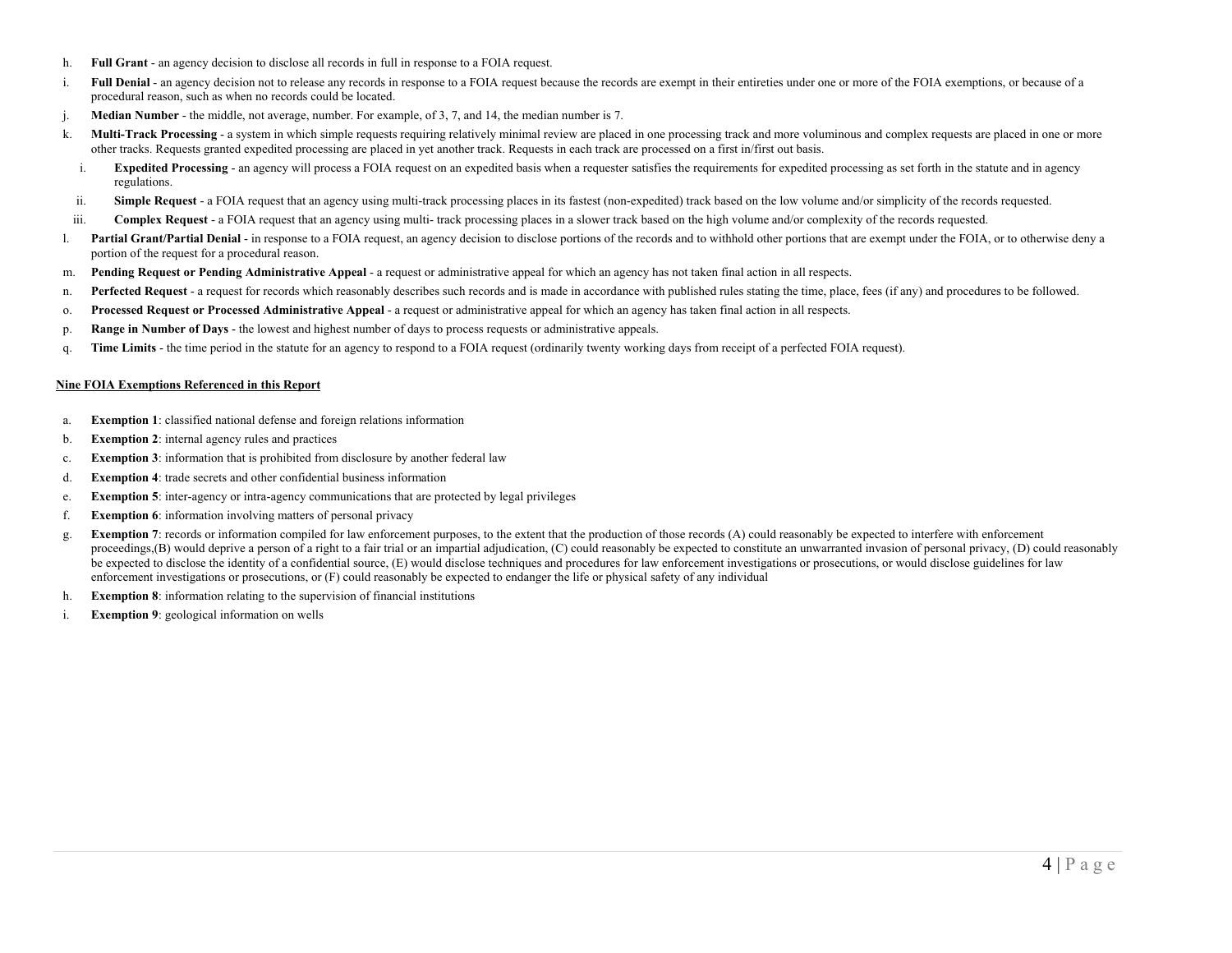#### **IV. EXEMPTION 3 STATUTES**

|         |                                 | For Initial Requests<br>А. |                                                         |                                                           |
|---------|---------------------------------|----------------------------|---------------------------------------------------------|-----------------------------------------------------------|
| Statute | Type of Information<br>Withheld | Case Citation              | Number of Times<br>Relied upon<br>by Agency / Component | Total Number of<br>Times Relied upon<br>by Agency Overall |
| N/A     | $\overline{\phantom{a}}$        | -                          |                                                         | . .                                                       |
|         |                                 | A. For Appeals             |                                                         |                                                           |
| Statute | Type of Information<br>Withheld | Case Citation              | Number of Times<br>Relied upon<br>by Agency / Component | Total Number of<br>Times Relied upon<br>by Agency Overall |
| N/A     | $\overline{\phantom{a}}$        | $\overline{\phantom{0}}$   | $\overline{\phantom{a}}$                                | $\overline{\phantom{a}}$                                  |

# **V.A. FOIA REQUESTS -- RECEIVED, PROCESSED AND PENDING FOIA REQUESTS**

| Agency / Component | Number of Requests  | Number of         | Number of                 | Number of Requests |
|--------------------|---------------------|-------------------|---------------------------|--------------------|
|                    | Pending as of Start | Requests Received | <b>Requests Processed</b> | Pending as of End  |
|                    | of Fiscal Year      | in Fiscal Year    | in Fiscal Year            | of Fiscal Year     |
| <b>CSOSA</b>       |                     | 437               |                           |                    |

# **V.B.(1). DISPOSITION OF FOIA REQUESTS -- ALL PROCESSED REQUESTS**

|                    |                    | Number of            | Number of Full Denials Based on Reasons Other than Exemptions<br>Number of |            |                      |                       |                                        |                                                        |                      |                      |                                     |              |
|--------------------|--------------------|----------------------|----------------------------------------------------------------------------|------------|----------------------|-----------------------|----------------------------------------|--------------------------------------------------------|----------------------|----------------------|-------------------------------------|--------------|
| Agency / Component | <b>Full Grants</b> | ' Partial<br>Denials | Number of Partial Grants Full Denials<br>Based on<br>Exemptions            | No Records | Request<br>Withdrawn | Fee-Related<br>Reason | Records not<br>Reasonably<br>Described | Improper<br><b>FOIA</b><br>Request for<br>Other Reason | Not Agency<br>Record | Duplicate<br>Request | Other<br>*Explain in<br>Chart Below | <b>TOTAL</b> |
| <b>CSOSA</b>       |                    | 421                  |                                                                            |            |                      |                       |                                        |                                                        |                      |                      |                                     |              |

# **V.B.(2). DISPOSITION OF FOIA REQUESTS – "OTHER" REASONS FOR "FULL DENIALS BASED ON REASONS OTHER THAN EXEMPTIONS"**

| Agency / Component | Description of "Other" Reasons for Denials from Chart B(1) | Number of Times<br>"Other" Reason Was<br>Relied Upon | <b>TOTAL</b> |
|--------------------|------------------------------------------------------------|------------------------------------------------------|--------------|
| <b>CSOSA</b>       | Deficient – Original Signature, Notarization.              |                                                      |              |

# **V.B.(3). DISPOSITION OF FOIA REQUESTS -- NUMBER OF TIMES EXEMPTIONS APPLIED**

| Agency/<br>Component | Ex. | $\sim$<br>$\sim$<br>LΛ. | Hv<br>LΛ. | Ex. 4 | Ex. 5                       | Ex.           | Ex. $7(A)$ | Ex. $7(B)$ | 7(C)<br>$F_{\mathbf{v}}$<br>LΛ.<br>U | Ex. $7(D)$<br>LΛ. | Ex. $7(E)$ | 7(F)<br>$F_{\mathbf{v}}$<br>LΛ. | $\sim$<br>Ex. 8 | Ex. 9 |
|----------------------|-----|-------------------------|-----------|-------|-----------------------------|---------------|------------|------------|--------------------------------------|-------------------|------------|---------------------------------|-----------------|-------|
| <b>CSOSA</b>         |     |                         |           |       | $\sim$ $\sim$ $\sim$<br>10J | $\sim$<br>+∠ບ |            |            | 420                                  |                   |            | $\sim$<br>$\overline{1}$        |                 |       |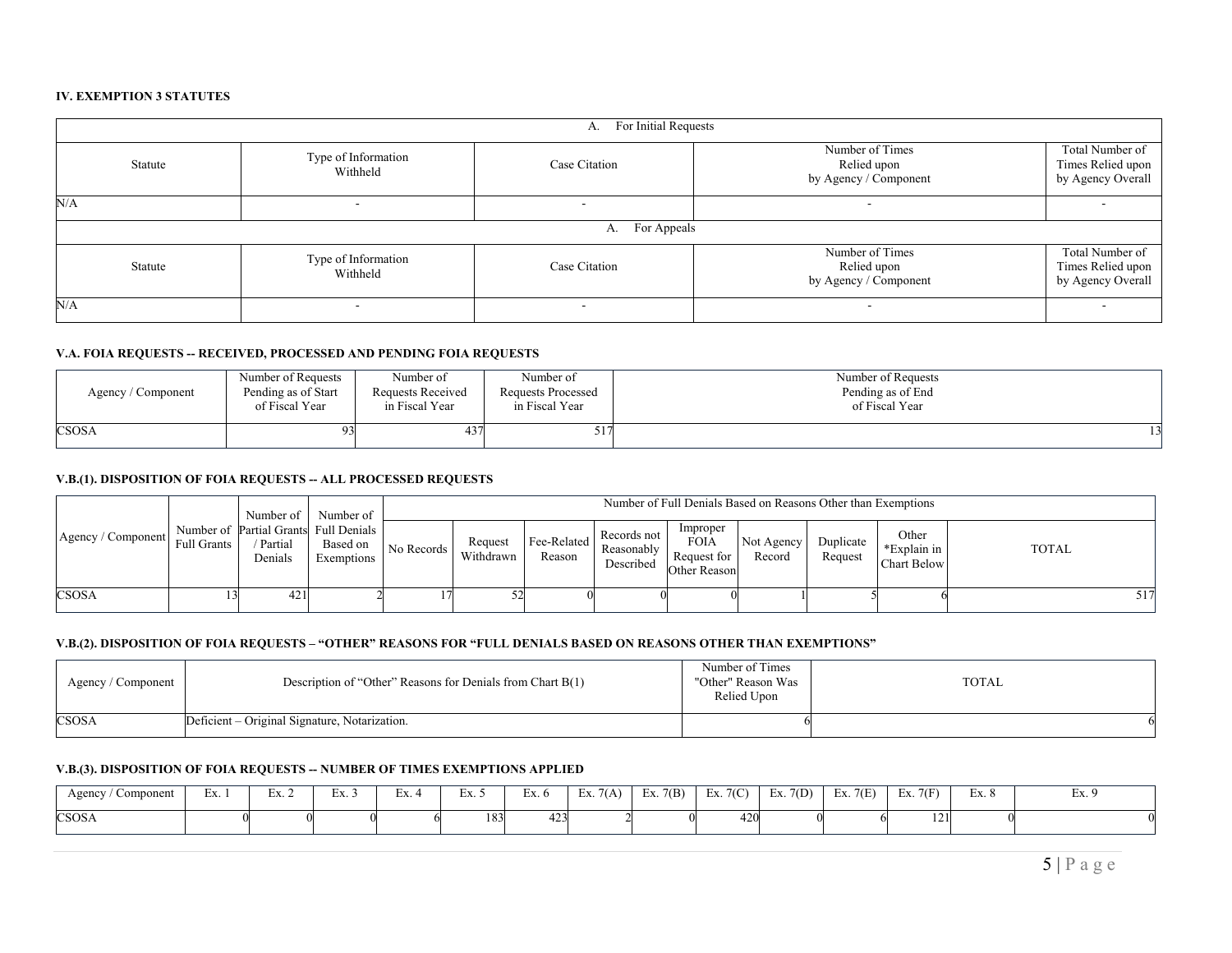# **VI.A. ADMINISTRATIVE APPEALS OF INITIAL DETERMINATIONS OF FOIA REQUESTS -- RECEIVED, PROCESSED, AND PENDING ADMINISTRATIVE APPEALS**

| Agency / Component | Number of Appeals   | Number of        | Number of         | Number of Appeals |
|--------------------|---------------------|------------------|-------------------|-------------------|
|                    | Pending as of Start | Appeals Received | Appeals Processed | Pending as of End |
|                    | of Fiscal Year      | in Fiscal Year   | in Fiscal Year    | of Fiscal Year    |
| CSOSA              |                     |                  |                   |                   |

#### **VI.B. DISPOSITION OF ADMINISTRATIVE APPEALS -- ALL PROCESSED APPEALS**

| Agency / Component | Number Affirmed on Appeal | Number Partially Affirmed &<br>Partially Reversed/Remanded on<br>Appeal | Number Completely<br>Reversed/Remanded on Appeal | Number of Appeals Closed<br>for Other Reasons | <b>TOTAL</b> |
|--------------------|---------------------------|-------------------------------------------------------------------------|--------------------------------------------------|-----------------------------------------------|--------------|
| <b>CSOSA</b>       |                           |                                                                         |                                                  |                                               |              |

#### **VI.C.(1). REASONS FOR DENIAL ON APPEAL -- NUMBER OF TIMES EXEMPTIONS APPLIED**

| $\sim$<br>Agency / Component | Ex. 1 | Ex. 2 | Ex. 3 | $\sim$<br>Ex. . | Ex. 5 | Ex. 6 | Ex. $7(A)$ | Ex. $7(B)$ | Ex. $7(C)$ | Ex. $7(D)$ | Ex.7(E) | <b>HV</b><br>LΛ.<br>7(F) | $\sqrt{2}$<br>1 EX. 8 | Ex. 9 |
|------------------------------|-------|-------|-------|-----------------|-------|-------|------------|------------|------------|------------|---------|--------------------------|-----------------------|-------|
| <b>CSOSA</b>                 |       |       |       |                 |       |       |            |            |            |            |         |                          |                       |       |

#### **VI.C.(2). REASONS FOR DENIAL ON APPEAL -- REASONS OTHER THAN EXEMPTIONS**

| Agency / Component | No Records | Request<br>Withdrawn | Fee-Related<br>Reason | Records not<br>Reasonably<br>Described | Improper<br>Request for<br>Other Reasons | Not Agency<br>Record | Duplicate<br>Request or<br>Appeal | Request in<br>Litigation | Appeal Based<br>Solely on<br>Denial of<br>Request for<br>Expedited<br>Processing | Other *Explain in chart below |
|--------------------|------------|----------------------|-----------------------|----------------------------------------|------------------------------------------|----------------------|-----------------------------------|--------------------------|----------------------------------------------------------------------------------|-------------------------------|
| <b>CSOSA</b>       |            |                      |                       |                                        |                                          |                      |                                   |                          |                                                                                  |                               |

# **VI.C.(3). REASONS FOR DENIAL ON APPEAL -- "OTHER" REASONS**

| Agency / Component | Description of "Other" Reasons for Denial on Appeal from Chart $C(2)$ | Number of Times<br>"Other" Reason Was<br>Relied Upon | <b>TOTAL</b> |
|--------------------|-----------------------------------------------------------------------|------------------------------------------------------|--------------|
| <b>CSOSA</b>       |                                                                       |                                                      |              |

# **VI.C.(4). RESPONSE TIME FOR ADMINISTRATIVE APPEALS**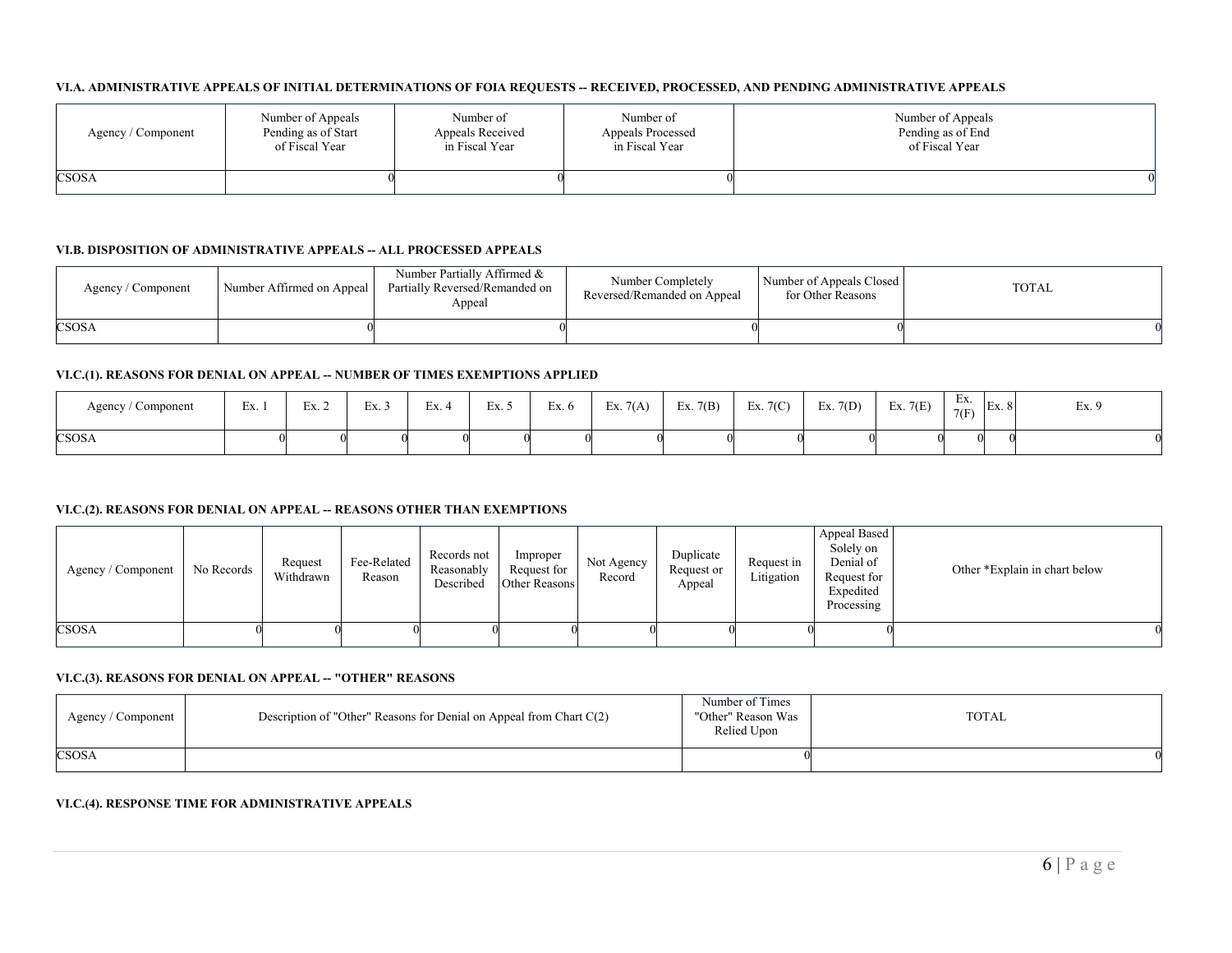| Agency / Component | Median Number of Days | Average Number of Days | Lowest Number of Days | Highest Number of Days |
|--------------------|-----------------------|------------------------|-----------------------|------------------------|
| <b>CSOSA</b>       |                       |                        |                       |                        |

## **VI.C.(5). TEN OLDEST PENDING ADMINISTRATIVE APPEALS**

| Agency /<br>Component |                        | 10th Oldest<br>Appeal | 9th | 8th | 7th | 6th | 5th | 4th | 3rd | 2nd | Oldest Appeal |
|-----------------------|------------------------|-----------------------|-----|-----|-----|-----|-----|-----|-----|-----|---------------|
|                       | Date of Appeal         |                       |     |     |     |     |     |     |     |     |               |
| CSOSA                 | Number of Days Pending |                       |     |     |     |     |     |     |     |     |               |

# **VII.A. FOIA REQUESTS -- RESPONSE TIME FOR ALL PROCESSED PERFECTED REQUESTS**

|                    |                             |                              | <b>SIMPLE</b>               |                              |                             |                              | <b>COMPLEX</b>              |                              | <b>EXPEDITED PROCESSING</b> |                              |                             |                        |  |
|--------------------|-----------------------------|------------------------------|-----------------------------|------------------------------|-----------------------------|------------------------------|-----------------------------|------------------------------|-----------------------------|------------------------------|-----------------------------|------------------------|--|
| Agency / Component | Median<br>Number of<br>Days | Average<br>Number of<br>Days | Lowest<br>Number of<br>Days | Highest<br>Number of<br>Days | Median<br>Number of<br>Days | Average<br>Number of<br>Days | Lowest<br>Number of<br>Days | Highest<br>Number of<br>Days | Median<br>Number of<br>Days | Average<br>Number of<br>Days | Lowest<br>Number of<br>Days | Highest Number of Days |  |
| <b>CSOSA</b>       |                             | 253<br>۔ دے                  |                             | 188                          | 225<br>ر . ے                | 32.93                        |                             | 194                          | N/A                         | N/A                          | N/A                         | N/A                    |  |

#### **VII.B. PROCESSED REQUESTS -- RESPONSE TIME FOR PERFECTED REQUESTS IN WHICH INFORMATION WAS GRANTED**

|                    |                             |                              | <b>SIMPLE</b>               |                              |                             |                              | <b>COMPLEX</b>              |                              | <b>EXPEDITED PROCESSING</b> |                              |                             |                        |  |
|--------------------|-----------------------------|------------------------------|-----------------------------|------------------------------|-----------------------------|------------------------------|-----------------------------|------------------------------|-----------------------------|------------------------------|-----------------------------|------------------------|--|
| Agency / Component | Median<br>Number of<br>Davs | Average<br>Number of<br>Days | Lowest<br>Number of<br>Davs | Highest<br>Number of<br>Davs | Median<br>Number of<br>Davs | Average<br>Number of<br>Davs | Lowest<br>Number of<br>Days | Highest<br>Number of<br>Davs | Median<br>Number of<br>Days | Average<br>Number of<br>Davs | Lowest<br>Number of<br>Days | Highest Number of Days |  |
| <b>CSOSA</b>       |                             | 25.3                         |                             | 188                          |                             |                              |                             |                              | N/A                         | N/A                          | N/A                         | N/A                    |  |

## **VII.C. PROCESSED SIMPLE REQUESTS -- RESPONSE TIME IN DAY INCREMENTS**

| Component    | $\leq1-20$    | $21-40$ | 41-60 | 61-80 | 81-100 | $101 - 120$ | 121-140 | 141-160 | 161-180 | 181-200 | 201-300 | 301-400 | $401 -$ | TOTAL |
|--------------|---------------|---------|-------|-------|--------|-------------|---------|---------|---------|---------|---------|---------|---------|-------|
| Agency '     | Davs          | Davs    | Davs  | Davs  | Davs   | Davs        | Davs    | Davs    | Davs    | Davs    | Davs    | Davs    | Davs    |       |
| <b>CSOSA</b> | $\sim$<br>233 | 209     |       |       |        | 10          |         |         |         |         |         |         |         | 497   |

#### **VII.C. PROCESSED COMPLEX REQUESTS -- RESPONSE TIME IN DAY INCREMENTS**

| Component    | $\stackrel{<}{\scriptstyle -1}$ -20 | $\sqrt{4}$ | $41-60$ | 61-80 | 81-100 | 101-120 | 121-140 | 141-160 | 161-180 | 181-200 | 201-300 | 301-400 | $401 -$ | <b>TOTAL</b> |
|--------------|-------------------------------------|------------|---------|-------|--------|---------|---------|---------|---------|---------|---------|---------|---------|--------------|
| Agency       | Days                                | Davs       | Days    | Days  | Days   | Days    | Davs    | Davs    | Days    | Davs    | Davs    | Days    | Days    |              |
| <b>CSOSA</b> |                                     |            |         |       |        |         |         |         |         |         |         |         |         |              |

# **VII.C. PROCESSED REQUESTS GRANTED EXPEDITED PROCESSING -- RESPONSE TIME IN DAY INCREMENTS**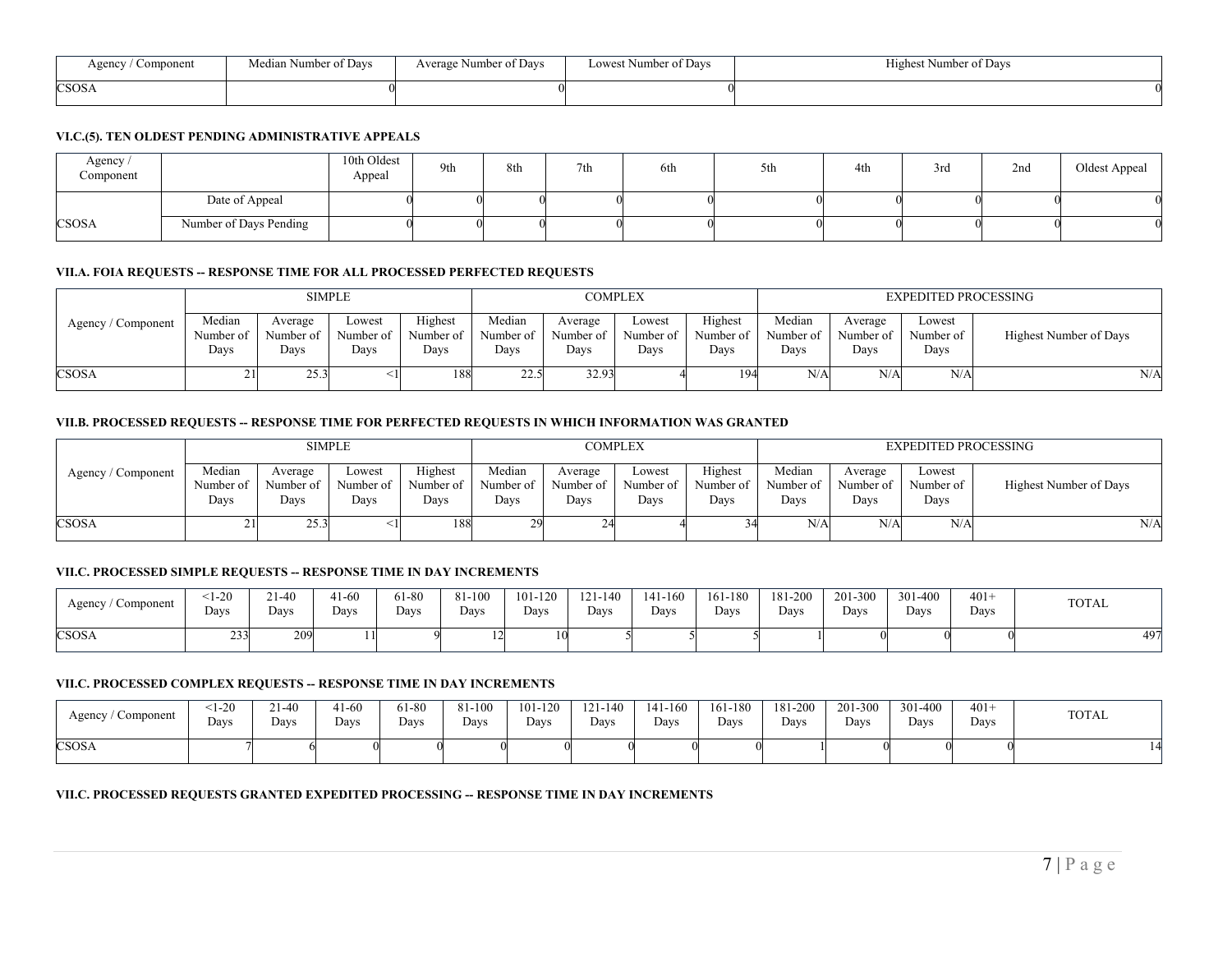| Agency / 0   | $\leq1-20$ | 21-40 | 41-60 | 61-80 | 81-100 | 101-120 | $121 - 140$ | 141-160 | 161-180 | 181-200 | 201-300 | 301-400 | $401 -$ | <b>TOTAL</b> |
|--------------|------------|-------|-------|-------|--------|---------|-------------|---------|---------|---------|---------|---------|---------|--------------|
| Component    | Davs       | Davs  | Davs  | Davs  | Davs   | Days    | Davs        | Davs    | Davs    | Davs    | Davs    | Davs    | Days    |              |
| <b>CSOSA</b> |            |       |       |       |        |         |             |         |         |         |         |         |         |              |

# **VII.D. PENDING REQUESTS -- ALL PENDING PERFECTED REQUESTS**

|                    | <b>SIMPLE</b>  |         |         |                                                           | <b>COMPLEX</b> |                                                                       | <b>EXPEDITED PROCESSING</b> |                          |                        |     |  |  |
|--------------------|----------------|---------|---------|-----------------------------------------------------------|----------------|-----------------------------------------------------------------------|-----------------------------|--------------------------|------------------------|-----|--|--|
| Agency / Component | Number Pending | of Days | of Days | Median Number Average Number Number Pending   VICUIGIL 1. | of Days        | - Median Number Average Number Number Pending   Witchinson<br>of Davs |                             | Median Number<br>of Days | Average Number of Days |     |  |  |
| <b>CSOSA</b>       |                |         |         |                                                           |                |                                                                       | N/A                         | N/A                      |                        | N/A |  |  |

# **VII.E. PENDING REQUESTS -- TEN OLDEST PENDING PERFECTED REQUESTS**

| Agency / Component |                        | 10th Oldest<br>Request | 9th        | 8th        | 7th        | 6th        | 5th        | 4th        | 3rd        | 2nd        | Oldest Request |
|--------------------|------------------------|------------------------|------------|------------|------------|------------|------------|------------|------------|------------|----------------|
|                    | Date of Receipt        | 2018-09-19             | 2018-09-19 | 2018-09-18 | 2018-09-17 | 2018-09-13 | 2018-09-06 | 2018-08-21 | 2018-08-17 | 2018-07-10 | 2018-07-03     |
| <b>CSOSA</b>       | Number of Days Pending |                        |            |            |            |            |            |            | 28         |            |                |

# **VIII.A. REQUESTS FOR EXPEDITED PROCESSING**

| Agency / Component | Number Granted          | Number Denied | Median Number of Days<br>to Adjudicate | Average Number of<br>Days to Adjudicate | Number Adjudicated Within Ten Calendar Days |
|--------------------|-------------------------|---------------|----------------------------------------|-----------------------------------------|---------------------------------------------|
| <b>CSOSA</b>       | $\mathbf{v}/\mathbf{r}$ | N/A           | N/A                                    | N/A                                     | N/A                                         |

# **VIII.B. REQUESTS FOR FEE WAIVER**

| Agency /<br>Component | Number Granted | Number Denied | Median Number of Days to<br>Adjudicate | Average Number of Days to Adjudicate |
|-----------------------|----------------|---------------|----------------------------------------|--------------------------------------|
|                       |                |               |                                        |                                      |
| <b>CSOSA</b>          |                |               |                                        |                                      |

#### **IX. FOIA PERSONNEL AND COSTS**

|                      |                                         | PERSONNEL                    |                                                                                   |                  | COSTS                    |                    |
|----------------------|-----------------------------------------|------------------------------|-----------------------------------------------------------------------------------|------------------|--------------------------|--------------------|
| Agency/<br>Component | Number of "Full-Time FOIA<br>Employees" | Full-Time FOIA<br>Employees" | $\frac{1}{11}$ Number of "Equivalent   Total Number of "Full-<br>Time FOIA Staff" | Processing Costs | Litigation-Related Costs | <b>Total Costs</b> |
| <b>CSOSA</b>         |                                         | 2.5?                         | 5.53                                                                              | \$452,255.80     | 50                       | \$452,255.80       |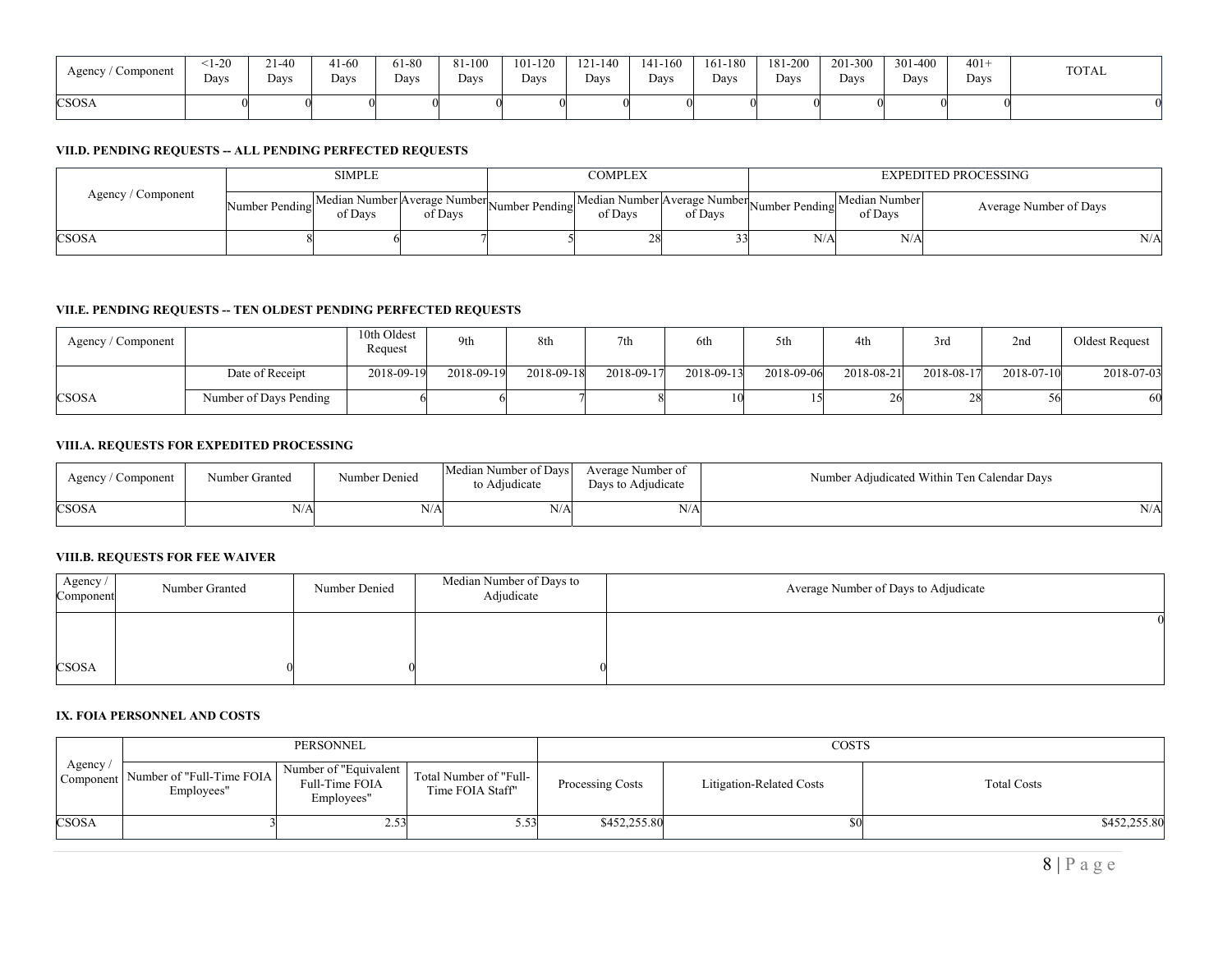## **X. FEES COLLECTED FOR PROCESSING REQUESTS**

| Component<br>Agency | Total Amount of Fees Collected | c <del>m</del><br>Percentage of Total 0<br>L Costs |
|---------------------|--------------------------------|----------------------------------------------------|
| CSOSA               | \$181.25<br>$\sim$             | $0.04\%$                                           |

#### **XI.A. NUMBER OF TIMES SUBSECTION USED**

| $\Delta$ genev $\ell$<br>$\Delta$ gun $\vee$ | Component | $\sim$ $ +$<br>r of Times Subsection Used<br>Number |
|----------------------------------------------|-----------|-----------------------------------------------------|
| CSOSA                                        |           |                                                     |

#### **XI.B. NUMBER OF SUBSECTION POSTINGS**

| Agency<br>Component | Number of Records Posted by the FOIA Office | ber of Records Posted by Program Offices<br>Jumb |
|---------------------|---------------------------------------------|--------------------------------------------------|
| <b>CSOSA</b>        |                                             |                                                  |

## **XII.A. BACKLOGS OF FOIA REQUESTS AND ADMINISTRATIVE APPEALS**

| Component<br>Agency | Number of Backlogged Requests as of End of Fiscal Year | Number of Backlogged Appeals as of End of Fiscal Year |
|---------------------|--------------------------------------------------------|-------------------------------------------------------|
| <b>CSOSA</b>        |                                                        |                                                       |

# **XII.B. CONSULTATIONS ON FOIA REQUESTS -- RECEIVED, PROCESSED, AND PENDING CONSULTATIONS**

| Agency / Component | Number of Consultations<br>Received from Other Agencies<br>as of Start<br>of the Fiscal Year | Number of<br>Consultations Received from<br>[that were <u>Pending</u> at the Agency $\boxed{\overbrace{\text{Other} \text{ Agencies} \text{ During the Fiscal}}}$ .<br>Year | Number of Consultations<br>Received from Other Agencies<br>that were Processed by the<br>Agency During the Fiscal Year | Number of Consultations Received from Other Agencies that were Pending at the<br>Agency as of End<br>of the Fiscal Year |
|--------------------|----------------------------------------------------------------------------------------------|-----------------------------------------------------------------------------------------------------------------------------------------------------------------------------|------------------------------------------------------------------------------------------------------------------------|-------------------------------------------------------------------------------------------------------------------------|
| <b>CSOSA</b>       |                                                                                              |                                                                                                                                                                             |                                                                                                                        |                                                                                                                         |

# **XII.C. CONSULTATIONS ON FOIA REQUESTS -- TEN OLDEST CONSULTATIONS RECEIVED FROM OTHER AGENCIES AND PENDING AT THE AGENCY**

| Agency / Component |                | 10th Oldest<br>Consultation | 9th | 8th | 7th | 6th | 5th | 4th | $\sim$<br>3rd | 2nd | Oldest Consultation |
|--------------------|----------------|-----------------------------|-----|-----|-----|-----|-----|-----|---------------|-----|---------------------|
|                    | Date           | N/A                         | N/A | N/A | N/A | N/A | N/A | N/A | N/A           | N/A | N/A                 |
| <b>CSOSA</b>       | Number of Days |                             |     |     |     |     |     |     |               |     |                     |